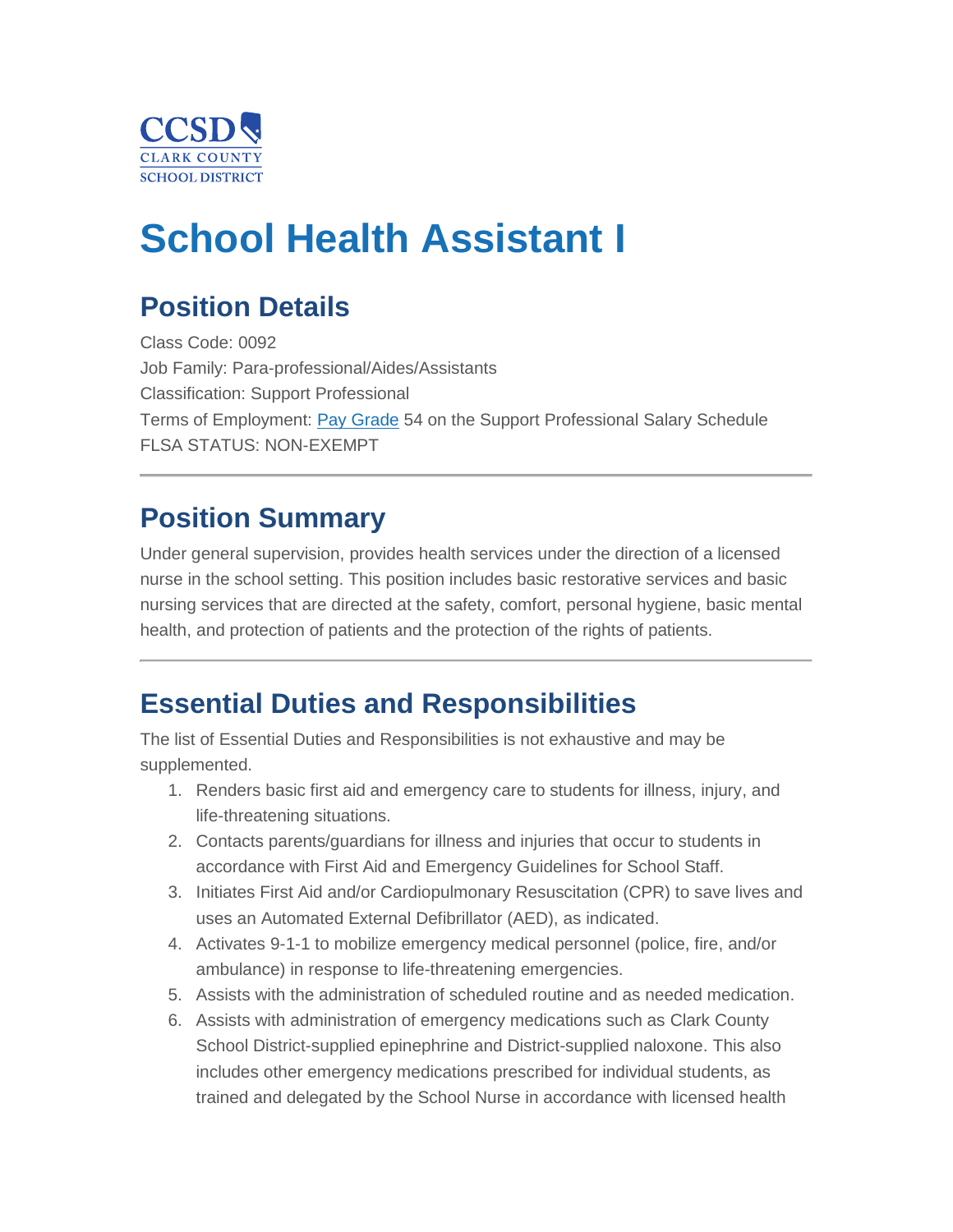care provider orders and District or Health Services Department policies and procedures.

- 7. Performs specialized procedures as trained and delegated by the School Nurse (i.e., diabetic glucose monitoring, carbohydrate counting, and insulin dosage calculation; diapering/toileting; small volume nebulizer treatment; and, urinary catheterization, etc.).
- 8. Assists with state mandated vision, hearing, height, weight, and dental screening.
- 9. Monitors student health and safety during assigned period of time in a variety of school environments (i.e., well room, sick room, assemblies, athletic areas/fields, cafeteria/multi-purpose room, classrooms, field trips, playgrounds, restrooms, bus transports, etc.) which may include physical activities (i.e., quick pursuit of, or running after, a student to prevent them from doing self-harm or harm to others).
- 10. Serves as the school-based health and safety designee as assigned by the Student Services Division (SSD) and reports unsafe conditions to site administration for repairs/remediation.
- 11. Assists with infection control practices in the health office to maintain well and sick room areas as clean environments for providing care and to maintain equipment and supplies in an orderly manner.
- 12. Stocks and reorders first aid supplies (i.e., band-aides, tongue depressors, etc.) and assist with updating first aid supplies, first aid kit, trauma kit, and evacuation cart or system under the direction of the School Nurse.
- 13. Responsible for maintaining the confidentiality of student health and medical records and information.
- 14. Prepares, organizes, and maintains accurate health records or reports on District and Health Services Department forms and in appropriate office notebooks, in accordance with Health Services Department policies and procedures.
- 15. Reviews and records student's health and medical information in the student information system and electronic medical record database.
- 16. Tracks and reports blood borne pathogen exposure incidents to School Nurse and site administrator.
- 17. Conforms to safety standards, as prescribed.
- 18. Performs other tasks related to the position, as assigned.

### **Distinguishing Characteristics**

Involves assisting students with special health care needs or perform specific health related procedures in a safe and effective manner.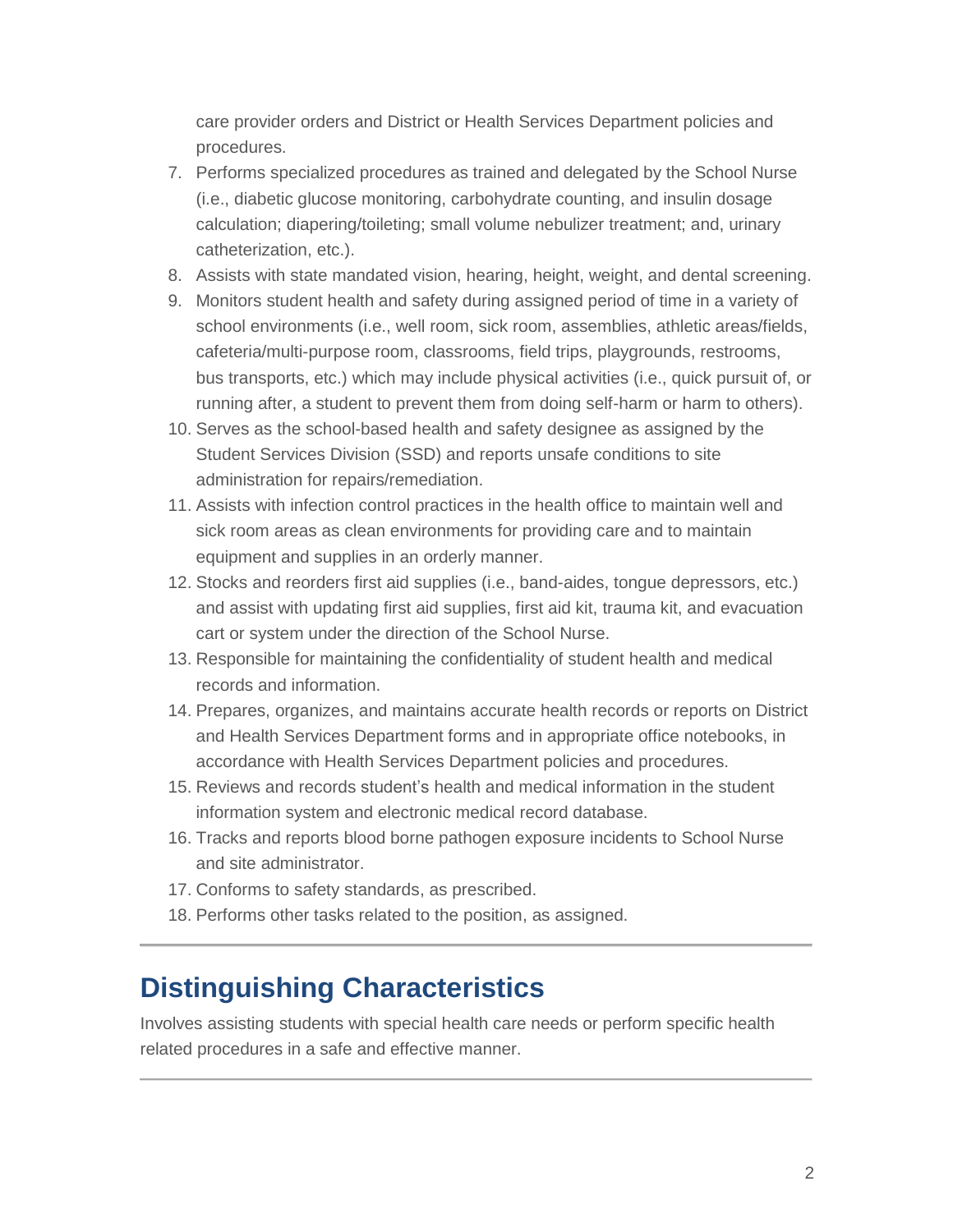# **Knowledge, Skills, and Abilities (Position Expectations)**

- 1. Demonstrate knowledge consistent with certification by the Nevada State Board of Nursing to include:
	- a. Basic understanding of body systems and functions;
	- b. Identify stages of childhood growth and development;
	- c. Define common medical terms and abbreviations used in health care;
	- d. Mandatory reporting for abuse and neglect;
	- e. Accurate recording and reporting in the electronic medical record as well as other data bases, forms, and notebooks; and,
	- f. Safety and infection control practices in compliance with health, medical and District guidelines.
- 2. Demonstrate competence and proficiency in the following categories of skills:
	- a. Health office admission and discharge procedures;
	- b. Safety and infection control practices;
	- c. Personal care procedures;
	- d. Vital signs;
	- e. Exercise and activity;
	- f. Healthy nutritional support (feeding);
	- g. Elimination (toileting, diapering);
	- h. Care to clients with special needs;
	- i. Care to clients with cognitive impairment;
	- j. Safe medication administration practices;
	- k. Basic first aid and emergency response in accordance with District regulations and publications;
	- l. CPR/AED;
	- m. Don (put on) and doff (take off) appropriate levels of personal protective equipment (PPE) to prevent exposure to communicable diseases, including gowns, gloves, surgical masks, face shields, goggles, and/or N95 Respirator masks; and,
	- n. Performance of delegated specialized procedures.
- 3. Ability to demonstrate consistent professional performance in the following ways:
	- a. Excellence in customer service;
	- b. Ability to read, write, speak, and understand the English language;
	- c. Professional communication with a variety of persons such as with students, families, staff, administrators, and the public;
	- d. Successful completion of annual medication assistance training and passes the proficiency test;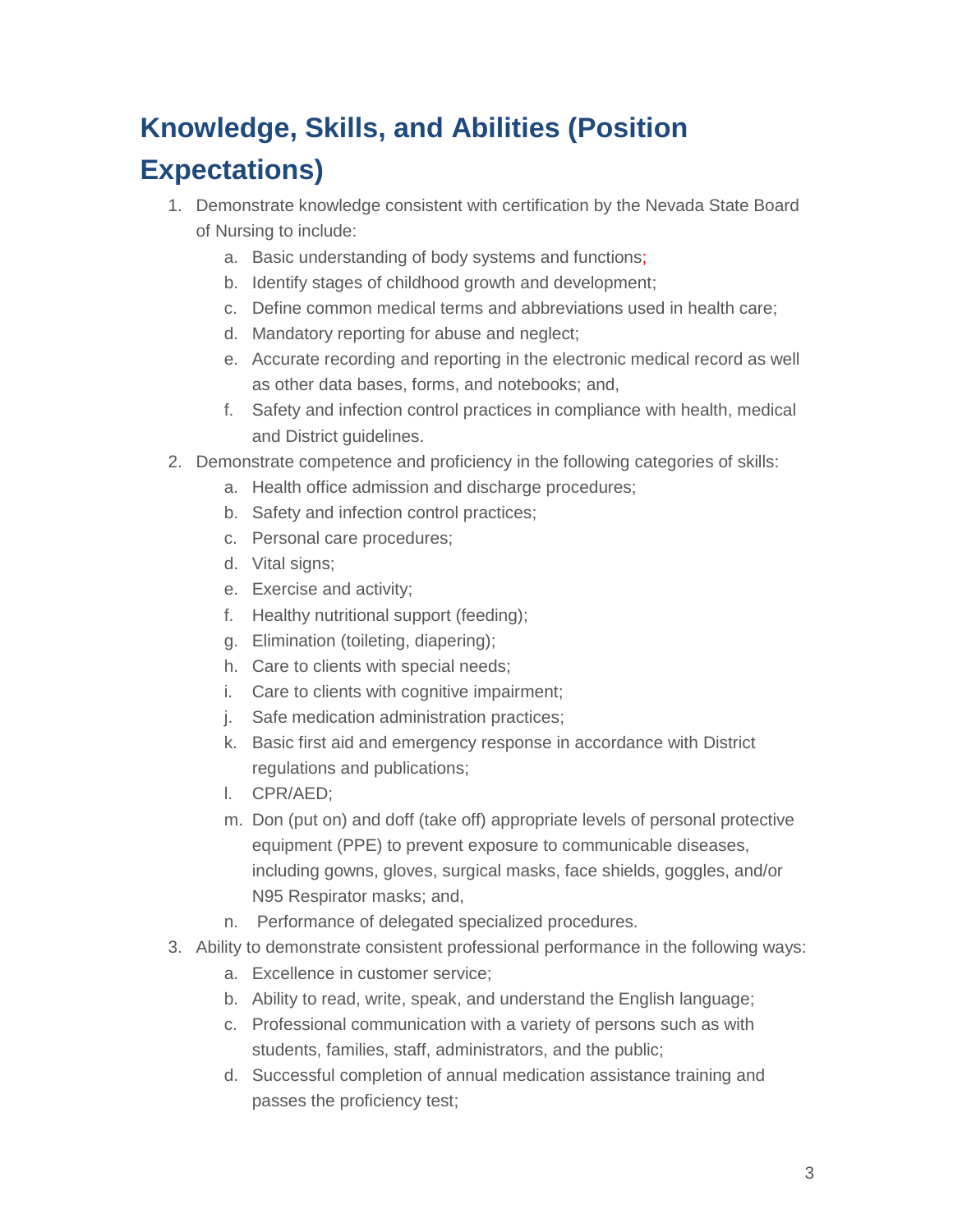- e. Participation and completion of initial and ongoing Health Services orientation, education, and skills training;
- f. Participation and completion of all required District and Support Professional learning;
- g. Compliance with privacy and confidentiality laws;
- h. Professional work ethics; and,
- i. Adherence to the policies and procedures of the Health Services Department.
- 4. Ability to be qualified, as outlined in Nevada Administrative Code (NAC) 632.226, as a person whom the School Nurse has determined has acquired and/or maintained knowledge, skills, and ability to assist students with special health care needs or perform specific health related procedures in a safe and effective manner.
- 5. Ability to interpret health and safety standards.
- 6. Ability to recognize and report hazards and apply safe work methods.
- 7. Ability to identify and prioritize health-related incidents.
- 8. Ability to learn, explain, and perform health-related procedures.
- 9. Ability to learn and apply laws, rules, and regulations relating to health activities.
- 10. Ability to maintain security of confidential information.
- 11. Ability to learn to use computers and software applications related to the health office.
- 12. Ability to determine when to act independently and when to refer medical situations to a School Nurse and an administrator.
- 13. Ability to work cooperatively with employees, students, parents/guardians, and other medical personnel.
- 14. Ability to acquire medical clearance to be fit-tested to wear an N95 Respirator Mask for care of students with suspected communicable diseases.
- 15. Possess physical and mental stamina commensurate with the responsibilities of the position.

### **Position Requirements**

### **Education, Training, and Experience**

- 1. High school graduation or other equivalent (i.e., General Education Development (GED), foreign equivalency, etc.).
- 2. Successful completion of a School Health Assistant Training Program; **or,** Completion of a Medical Assistant Program or Certified Nursing Assistant (CNA) Program from an accredited college or university and experience as a Certified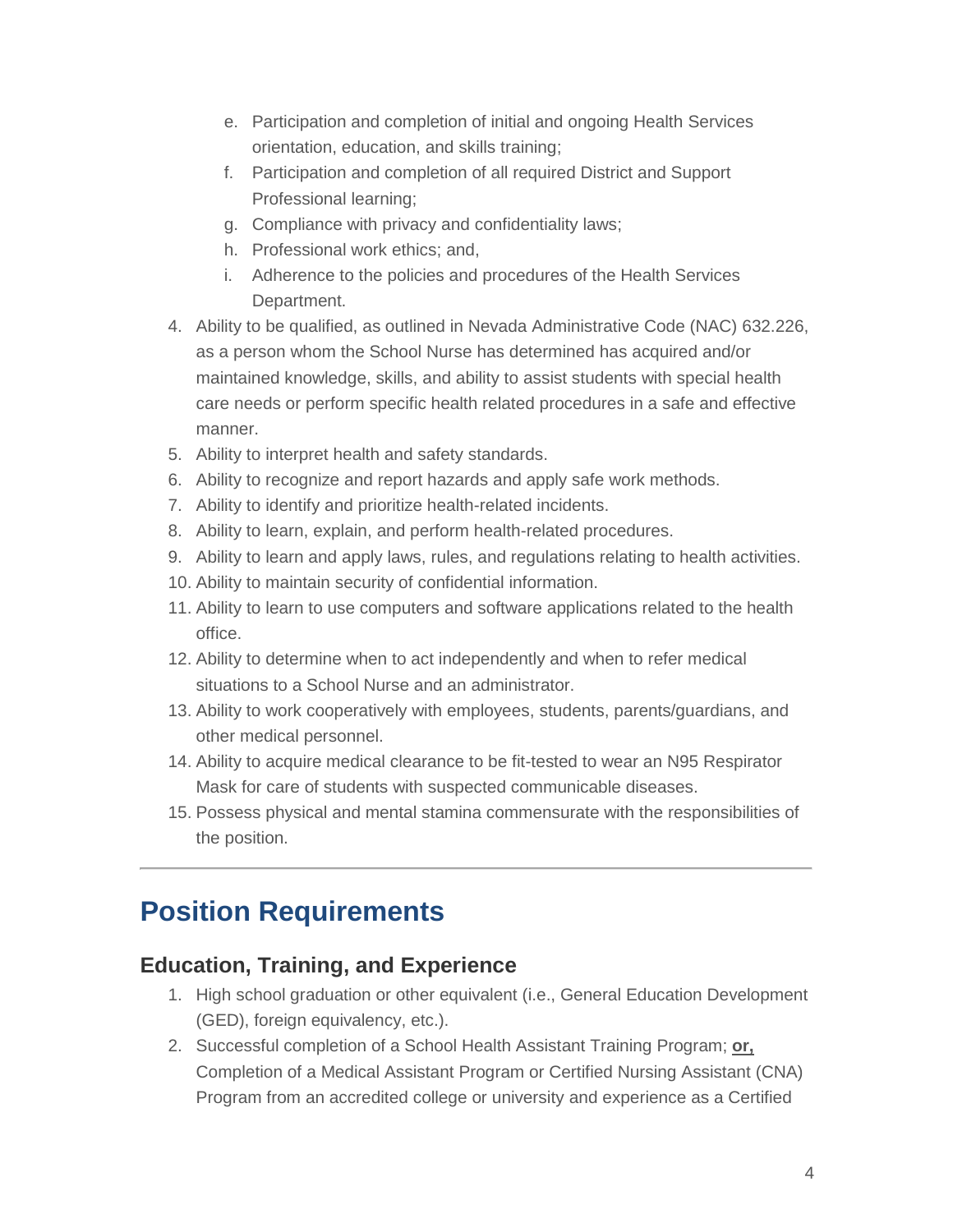Medical Assistant (CMA), Registered Medical Assistant (RMA), or a Certified Nursing Assistant (CNA) (experience must be dated within the last 5 years of the submission of the CCSD online application).

#### **Licenses and Certifications**

- 1. Verification of status of completion of a School Health Assistant Certificate from the College of Southern Nevada (CSN); **or,** Verification of status of completion of a Medical Assistant or Nursing Assistant program from an accredited college or university **and,** Active (within five (5) years), Certified Medical Assistant (CMA) certificate or Registered Medical Assistant (RMA) certificate from the Association of Medical Assistants (AMA) or American Medical Technologists (AMT); or, Certified Nursing Assistant (CNA) certificate from the Nevada State Board of Nursing. (Note: Individuals in this position do not work under the scope of a CMA, RMA, or CNA regardless of licensure status; however, a CMA, RMA, or CNA Certificate meets position requirements).
- 2. CPR/AED certification from the American Heart Association, American Red Cross, or other similar organization. Certification must be maintained for the duration of the assignment. Certification training must be in-person and include a hands-on component. Online courses will not be accepted. A copy of the front and back of the CPR/AED certification must be uploaded into the application; **or**, Current Basic Life Support (BLS) for Healthcare Workers course administered by the American Heart Association or equivalent. Certification must be maintained for the duration of the assignment. Certification training must be in-person and include a hands-on component. Online courses will not be accepted. A copy of the front and back of the BLS certification must be uploaded into the application.
- 3. Current First Aid certification from the American Heart Association, American Red Cross, or other similar organization. Certification must be maintained for the duration of the assignment. Certification training must be in-person and include a hands-on component. Online courses will not be accepted. A copy of the front and back of the First Aid certification must be uploaded into the application.

### **Preferred Qualifications**

- 1. Acute, Subacute, or Home Health care experience working as a medical assistant or CNA.
- 2. Experience working with school-aged children.
- 3. Experience providing assistance to children with special health care needs and health-related procedures in a safe and effective manner.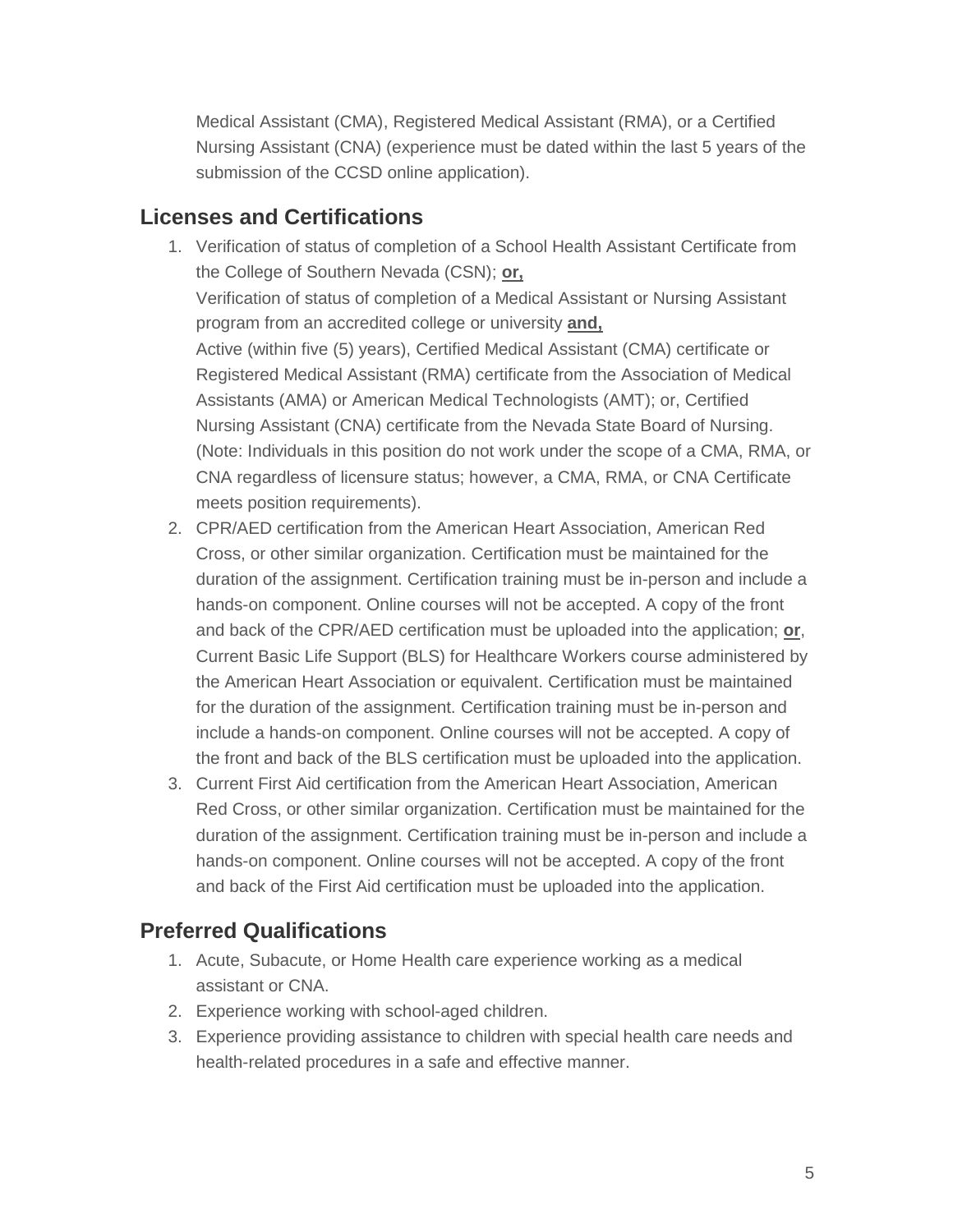- 4. Experience working with children who have significant disabilities in a variety of settings.
- 5. Clerical experience (records/files/data management, keyboarding, and/or typing).

### **Document(s) Required at Time of Application**

- 1. High school transcript or other equivalent (i.e., GED, foreign equivalency, etc.).
- 2. Proof of successful completion of School Health Assistant training program from CSN, if applicable.
- 3. Proof of successful completion of a Medical Assistant or Certified Nurse Assistant program from an accredited college or university, if applicable.
- 4. Proof of active (dated with five (5) years) Certified Medical Assistant (CMA) certificate or Registered Medical Assistant (RMA) certificate from the Association of Medical Assistants (AMA) or American Medical Technologists (AMT); or, Certified Nursing Assistant (CNA) certificate from the Nevada State Board of Nursing, if applicable. A copy of the certification must be uploaded into the application.
- 5. Current CPR/AED, if applicable. A copy of the front and back of the CPR/AED must be uploaded into the application.
- 6. Current Basic Life Support (BLS) for Healthcare Workers certification, if applicable. A copy of the front and back of the Basic Life Support (BLS) for Healthcare Workers certification, must be uploaded into the application.
- 7. Current First Aid certification. A copy of the front and back of the First Aid certification must be uploaded into the application.
- 8. Specific documented evidence of training and experience to satisfy qualifications.

### **Examples of Assigned Work Areas**

Clark County School District schools – health offices, playgrounds, cafeterias, classrooms, locker rooms, well or sick area, school bus, other designated school areas, etc.

### **Work Environment**

#### **Strength**

Sedentary to heavy - exert force of 10-100 lbs., occasionally; frequently; constantly.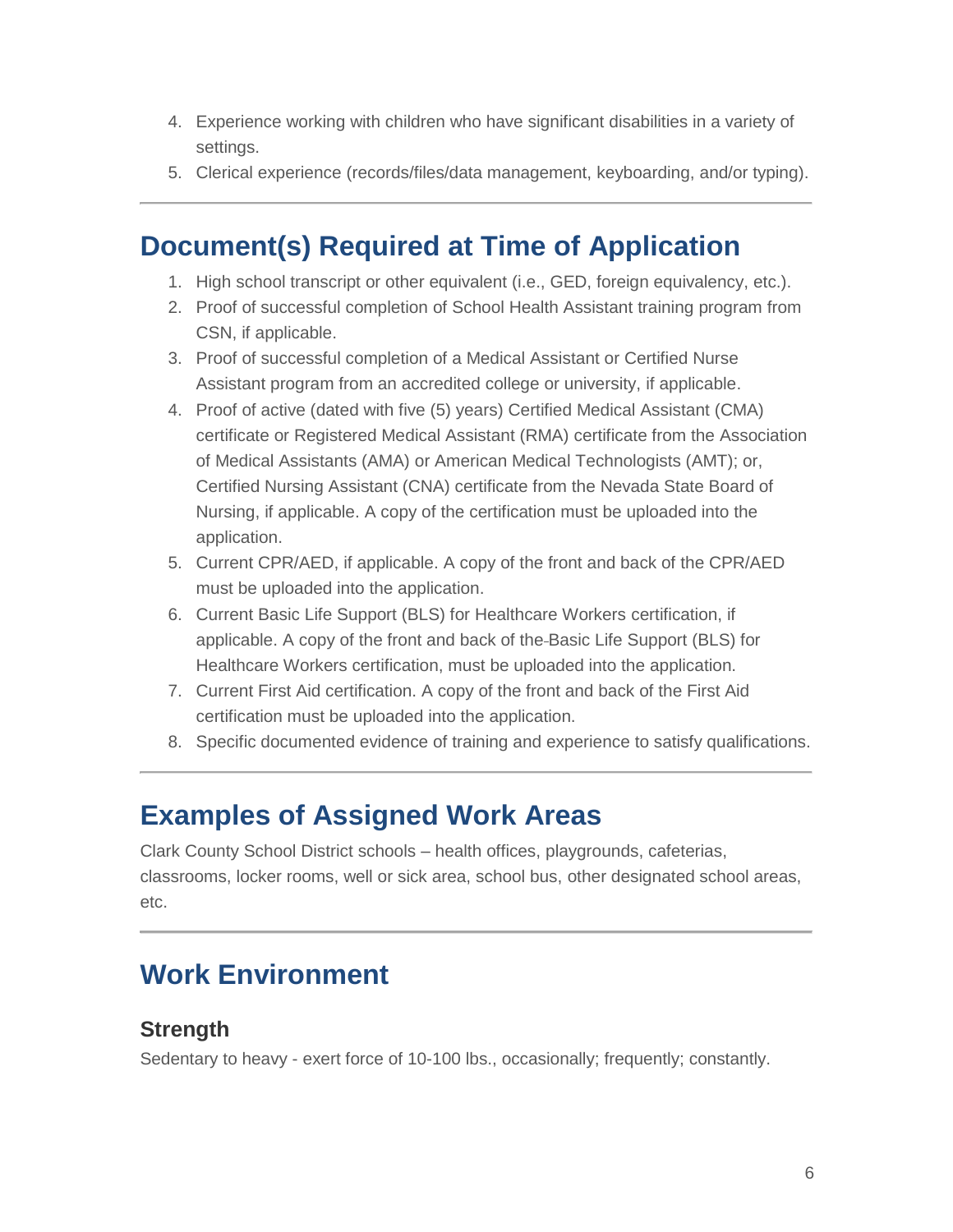#### **Physical Demand**

Frequent sitting, standing, walking, pushing, pulling, stopping, kneeling, climbing, crouching, jogging, running, reaching, handling, and repetitive fine motor activities. Ability to wear an N95 Respirator Mask and other personal protective equipment (PPE). Mobility to work in a typical office setting and use standard office equipment. Stamina to remain seated and maintain concentration for an extended period of time. Hearing and speech to communicate in person, via video conference and computers, or over the telephone. Vision: Frequent near and far acuity, and color vision. Vision to read printed and online materials, a Video Display Terminal (VDT) screen, or other monitoring devices.

#### **Environmental Conditions**

Exposure to climate-controlled office settings and to outside weather with temperatures ranging from mild/moderate to extreme cold/heat. Exposure to noise levels ranging from moderate to very loud for occasional to frequent time periods.

#### **Hazards**

Furniture, office equipment, communicable diseases, chemicals and fumes (as related to specific assignment), and power/hand-operated equipment and machinery (as related to specific assignment).

## **Examples of Equipment/Supplies Used to Perform Tasks**

Stethoscope, blood pressure cuff, pulse oximetry, thermometer, first aid supplies (splints, tourniquets, bandages), ostomy bags, urinary catheters and other drainage tubes, glucose monitoring supplies, Instalines (vision screening), audiometers (hearing screening), personal protective equipment (PPE), computers, printers, telephones, copy machines, two (2)-way radios, etc.

### **AA/EOE Statement**

The Clark County School District is proud to be an equal opportunity employer. The Clark County School District is committed to providing all applicants and employees equal employment opportunities without regard to race, color, religion, sex, gender identity or expression, sexual orientation, national origin, genetics, disability, age, or military status or other characteristics protected by applicable law. Here at Clark County School District we are a diverse group of people who honor the differences that drive